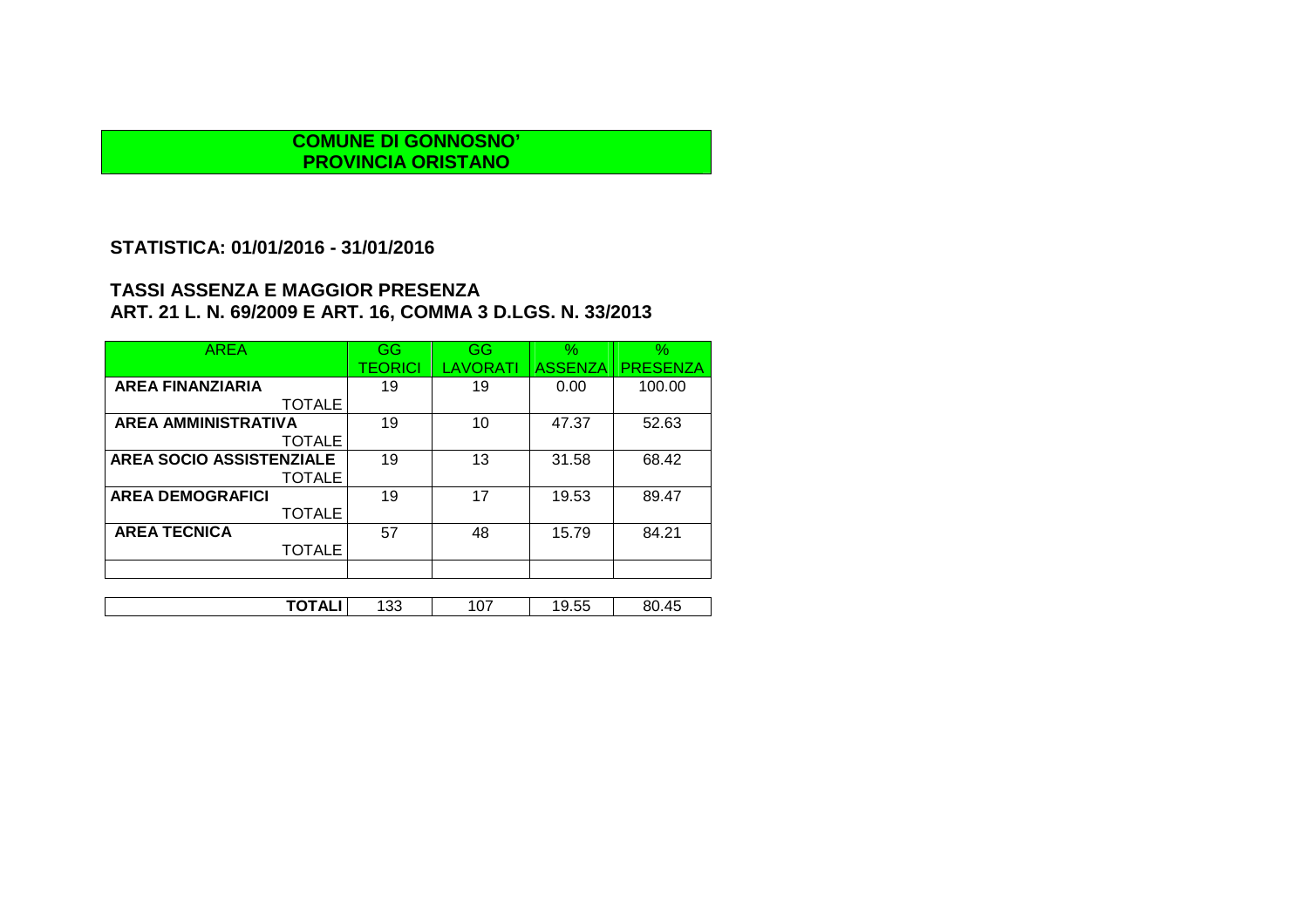### **STATISTICA: 01/02/2016 - 29/02/2016**

| <b>AREA</b>                     | GG      | GG       | $\%$           | $\%$            |
|---------------------------------|---------|----------|----------------|-----------------|
|                                 | TEORICI | LAVORATI | <b>ASSENZA</b> | <b>PRESENZA</b> |
| <b>AREA FINANZIARIA</b>         | 21      | 21       | 0.00           | 100.00          |
| <b>TOTALE</b>                   |         |          |                |                 |
| <b>AREA AMMINISTRATIVA</b>      | 21      | 9        | 57.14          | 42.86           |
| <b>TOTALE</b>                   |         |          |                |                 |
| <b>AREA SOCIO ASSISTENZIALE</b> | 21      | 18       | 14.29          | 85.71           |
| <b>TOTALE</b>                   |         |          |                |                 |
| <b>AREA DEMOGRAFICI</b>         | 21      | 12       | 42.86          | 57.14           |
| <b>TOTALE</b>                   |         |          |                |                 |
| <b>AREA TECNICA</b>             | 63      | 61       | 3.17           | 96.83           |
| <b>TOTALE</b>                   |         |          |                |                 |
|                                 |         |          |                |                 |

| ¬∟<br><br>ו ש<br>. | ----- | $\cdot$ $\prime$ | - | $\sim$<br>n |  |
|--------------------|-------|------------------|---|-------------|--|
|                    |       |                  |   |             |  |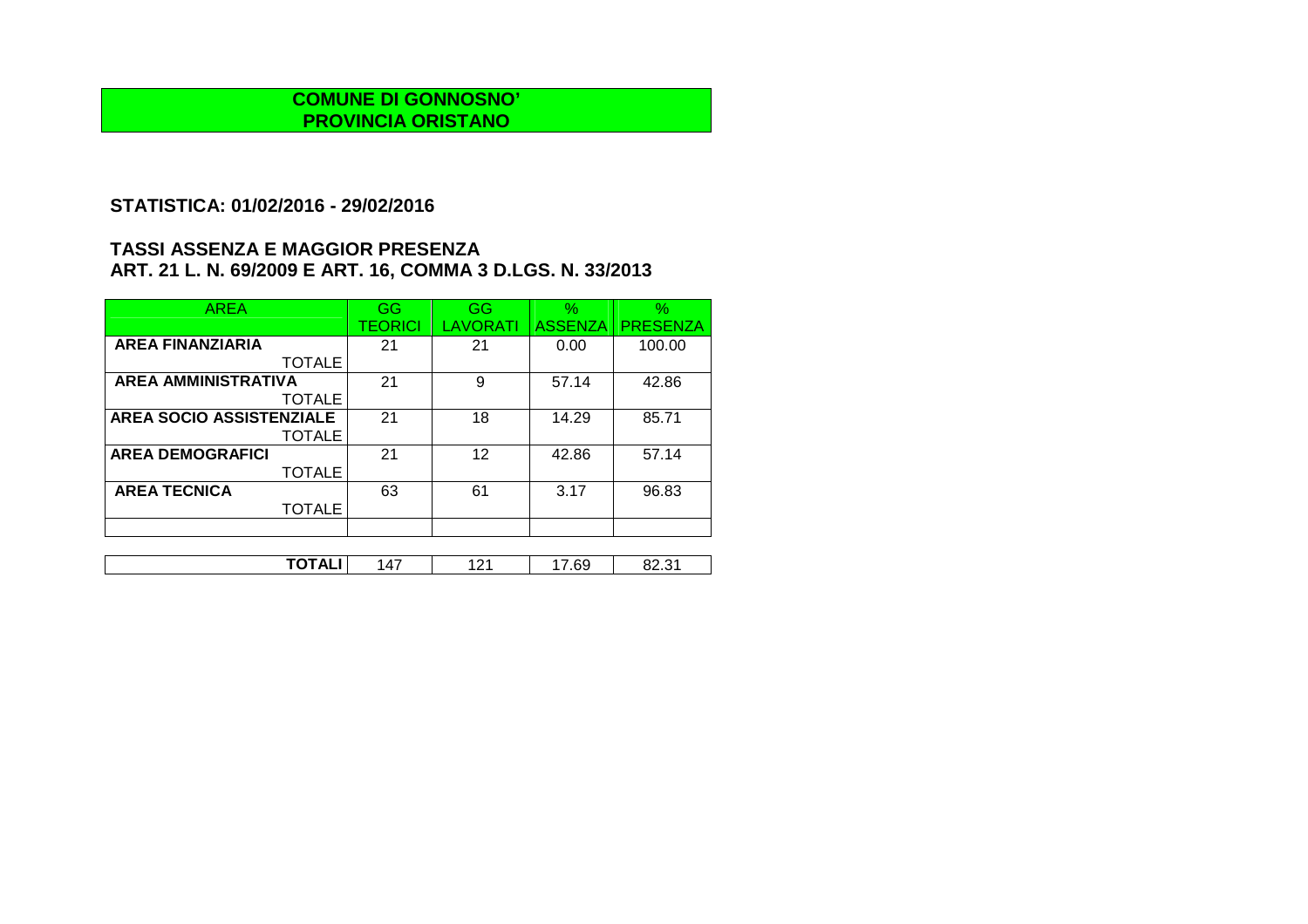## **STATISTICA: 01/03/2016 - 31/03/2016**

| <b>AREA</b>                     | GG      | GG       | $\%$           | $\%$            |
|---------------------------------|---------|----------|----------------|-----------------|
|                                 | TEORICI | LAVORATI | <b>ASSENZA</b> | <b>PRESENZA</b> |
| <b>AREA FINANZIARIA</b>         | 22      | 19       | 13.64          | 86.36           |
| <b>TOTALE</b>                   |         |          |                |                 |
| <b>AREA AMMINISTRATIVA</b>      | 22      | 20       | 9.09           | 90.91           |
| <b>TOTALE</b>                   |         |          |                |                 |
| <b>AREA SOCIO ASSISTENZIALE</b> | 22      | 16       | 27.27          | 72.73           |
| <b>TOTALE</b>                   |         |          |                |                 |
| <b>AREA DEMOGRAFICI</b>         | 22      | 22       | 0.00           | 100.00          |
| <b>TOTALE</b>                   |         |          |                |                 |
| <b>AREA TECNICA</b>             | 66      | 62       | 6.06           | 93.94           |
| <b>TOTALE</b>                   |         |          |                |                 |
|                                 |         |          |                |                 |

| .<br>∼ –<br>. | - מר<br>ר ש | 39 | -<br>u<br>- - - | ገር<br>ar |
|---------------|-------------|----|-----------------|----------|
|               |             |    |                 |          |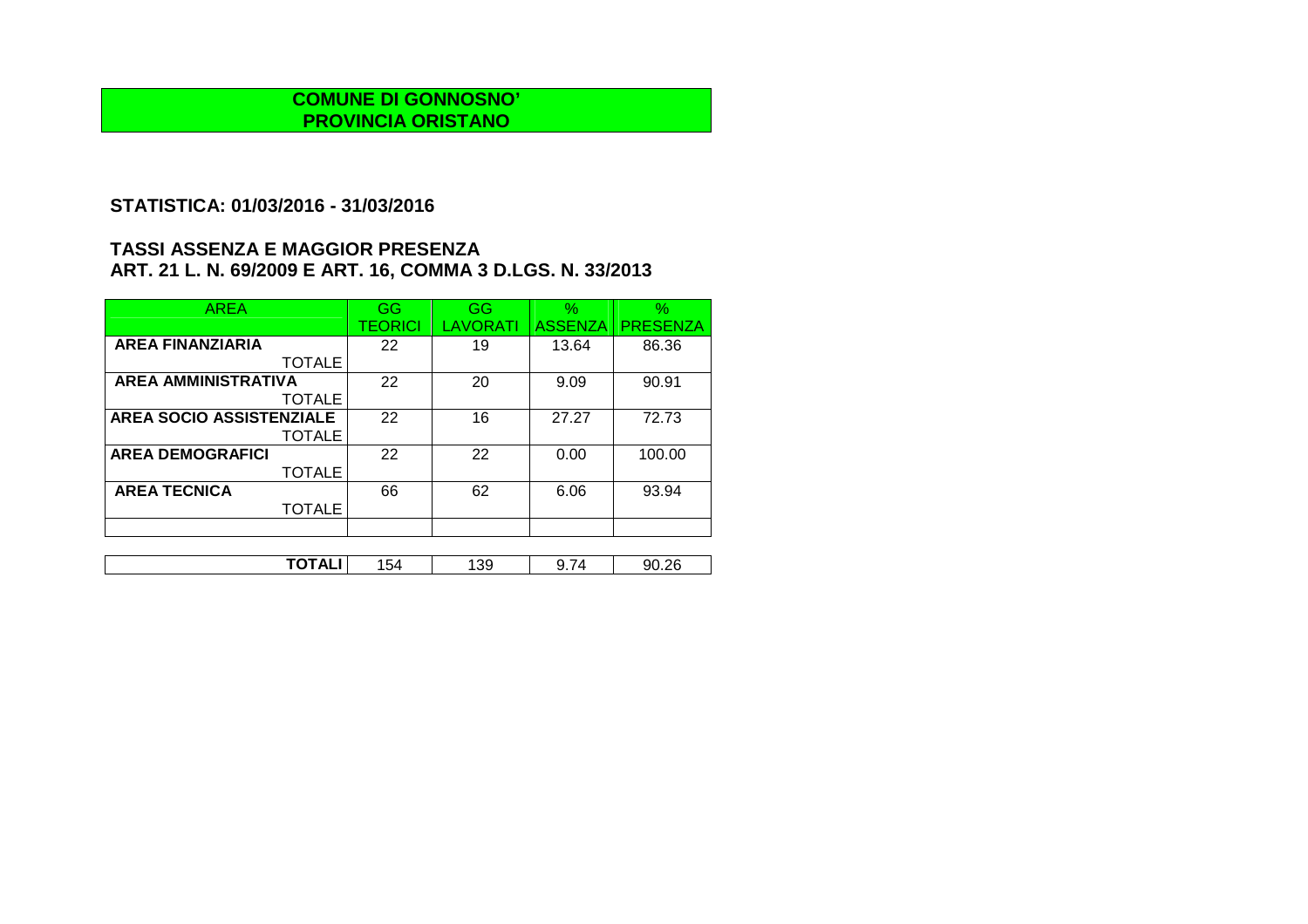## **STATISTICA: 01/04/2016 - 30/04/2016**

| <b>AREA</b>                     | GG      | GG              | $\%$           | $\%$            |
|---------------------------------|---------|-----------------|----------------|-----------------|
|                                 | TEORICI | <b>LAVORATI</b> | <b>ASSENZA</b> | <b>PRESENZA</b> |
| <b>AREA FINANZIARIA</b>         | 20      | 23              | 0.00           | 100.00          |
| <b>TOTALE</b>                   |         |                 |                |                 |
| <b>AREA AMMINISTRATIVA</b>      | 20      | 19              | 5.00           | 95.00           |
| <b>TOTALE</b>                   |         |                 |                |                 |
| <b>AREA SOCIO ASSISTENZIALE</b> | 20      | 15              | 25.00          | 75.00           |
| <b>TOTALE</b>                   |         |                 |                |                 |
| <b>AREA DEMOGRAFICI</b>         | 20      | 21              | 0.00           | 100.00          |
| <b>TOTALE</b>                   |         |                 |                |                 |
| <b>AREA TECNICA</b>             | 60      | 55              | 8.33           | 91.67           |
| <b>TOTALE</b>                   |         |                 |                |                 |
|                                 |         |                 |                |                 |
|                                 |         |                 |                |                 |

| ------<br>∼⊾<br>ັ | $\Delta \cap$<br>_<br>ru | າາ<br>ು | 5.00 | 5.OC<br>ነር |
|-------------------|--------------------------|---------|------|------------|
|-------------------|--------------------------|---------|------|------------|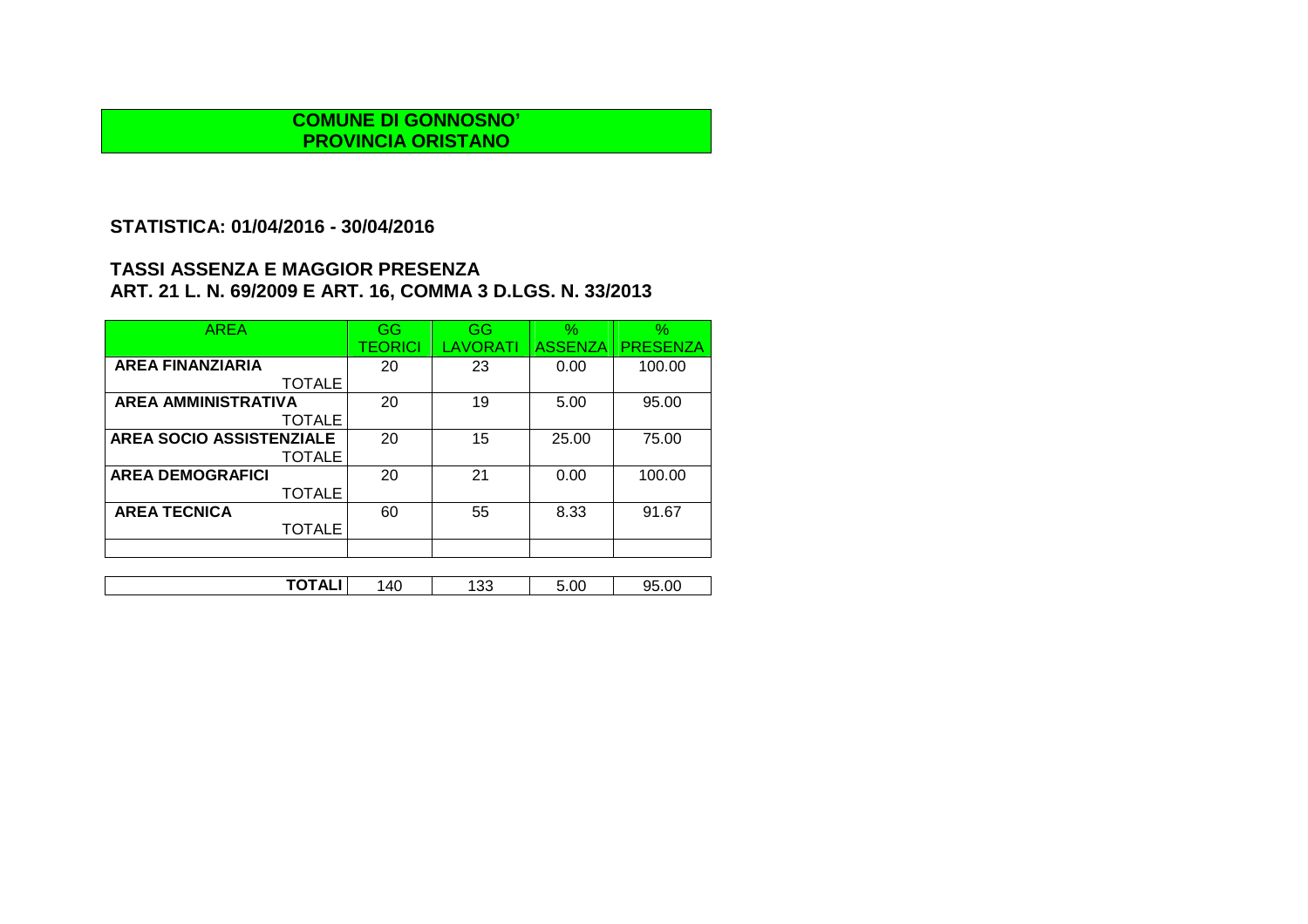## **STATISTICA: 01/05/2016 - 31/05/2016**

| <b>AREA</b>                     | GG             | GG       | $\frac{1}{2}$  | $\%$            |
|---------------------------------|----------------|----------|----------------|-----------------|
|                                 | <b>TEORICI</b> | LAVORATI | <b>ASSENZA</b> | <b>PRESENZA</b> |
| <b>AREA FINANZIARIA</b>         | 22             | 22       | 0.00           | 100.00          |
| <b>TOTALE</b>                   |                |          |                |                 |
| <b>AREA AMMINISTRATIVA</b>      | 22             | 15       | 31.82          | 68.18           |
| <b>TOTALE</b>                   |                |          |                |                 |
| <b>AREA SOCIO ASSISTENZIALE</b> | 22             | 18       | 18.18          | 81.82           |
| <b>TOTALE</b>                   |                |          |                |                 |
| <b>AREA DEMOGRAFICI</b>         | 22             | 17       | 22.73          | 77.27           |
| <b>TOTALE</b>                   |                |          |                |                 |
| <b>AREA TECNICA</b>             | 66             | 58       | 12.12          | 87.88           |
| <b>TOTALE</b>                   |                |          |                |                 |
|                                 |                |          |                |                 |

| . .<br>──<br>. <del>.</del> | ໍ່ົ<br>◡┭ | 30 | $ -$<br>היה<br>∪.∪ບ | $\Lambda$<br>$\overline{ }$<br>. |
|-----------------------------|-----------|----|---------------------|----------------------------------|
|                             |           |    |                     |                                  |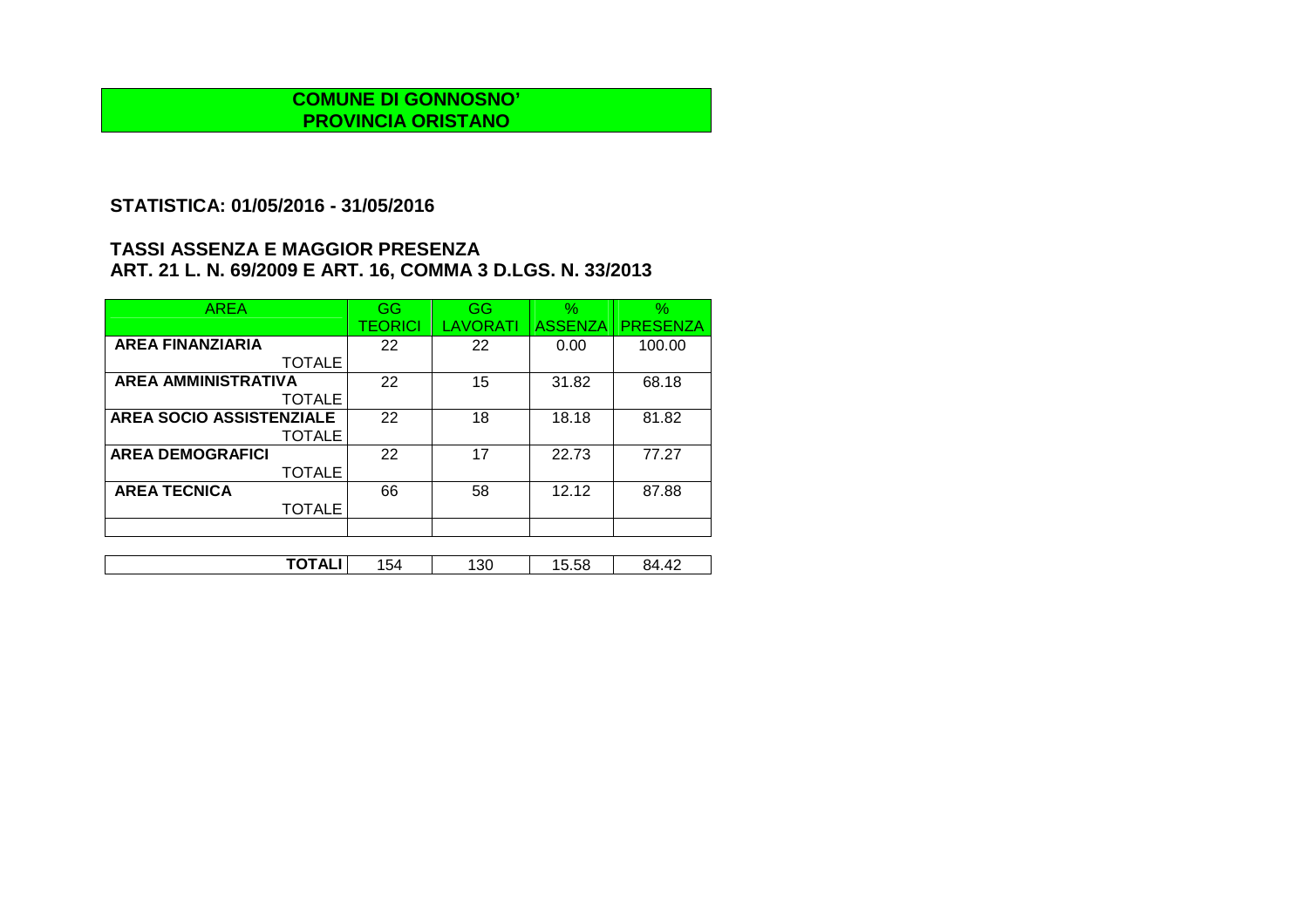## **STATISTICA: 01/06/2016 - 30/06/2016**

| <b>AREA</b>                     | GG      | GG              | $\%$           | $\%$            |
|---------------------------------|---------|-----------------|----------------|-----------------|
|                                 | TEORICI | <b>LAVORATI</b> | <b>ASSENZA</b> | <b>PRESENZA</b> |
| <b>AREA FINANZIARIA</b>         | 21      | 18              | 14.29          | 85.71           |
| <b>TOTALE</b>                   |         |                 |                |                 |
| <b>AREA AMMINISTRATIVA</b>      | 21      | 21              | 0.00           | 100.00          |
| <b>TOTALE</b>                   |         |                 |                |                 |
| <b>AREA SOCIO ASSISTENZIALE</b> | 21      | 17              | 19.05          | 80.95           |
| <b>TOTALE</b>                   |         |                 |                |                 |
| <b>AREA DEMOGRAFICI</b>         | 21      | 17              | 19.05          | 80.95           |
| <b>TOTALE</b>                   |         |                 |                |                 |
| <b>AREA TECNICA</b>             | 63      | 62              | 1.59           | 98.41           |
| <b>TOTALE</b>                   |         |                 |                |                 |
|                                 |         |                 |                |                 |
|                                 |         |                 |                |                 |

| ------<br>つら<br>. .<br>íЛ<br>16<br>. .84<br>ഄഄ<br>$\overline{\phantom{a}}$<br>_<br>ں ب |
|----------------------------------------------------------------------------------------|
|----------------------------------------------------------------------------------------|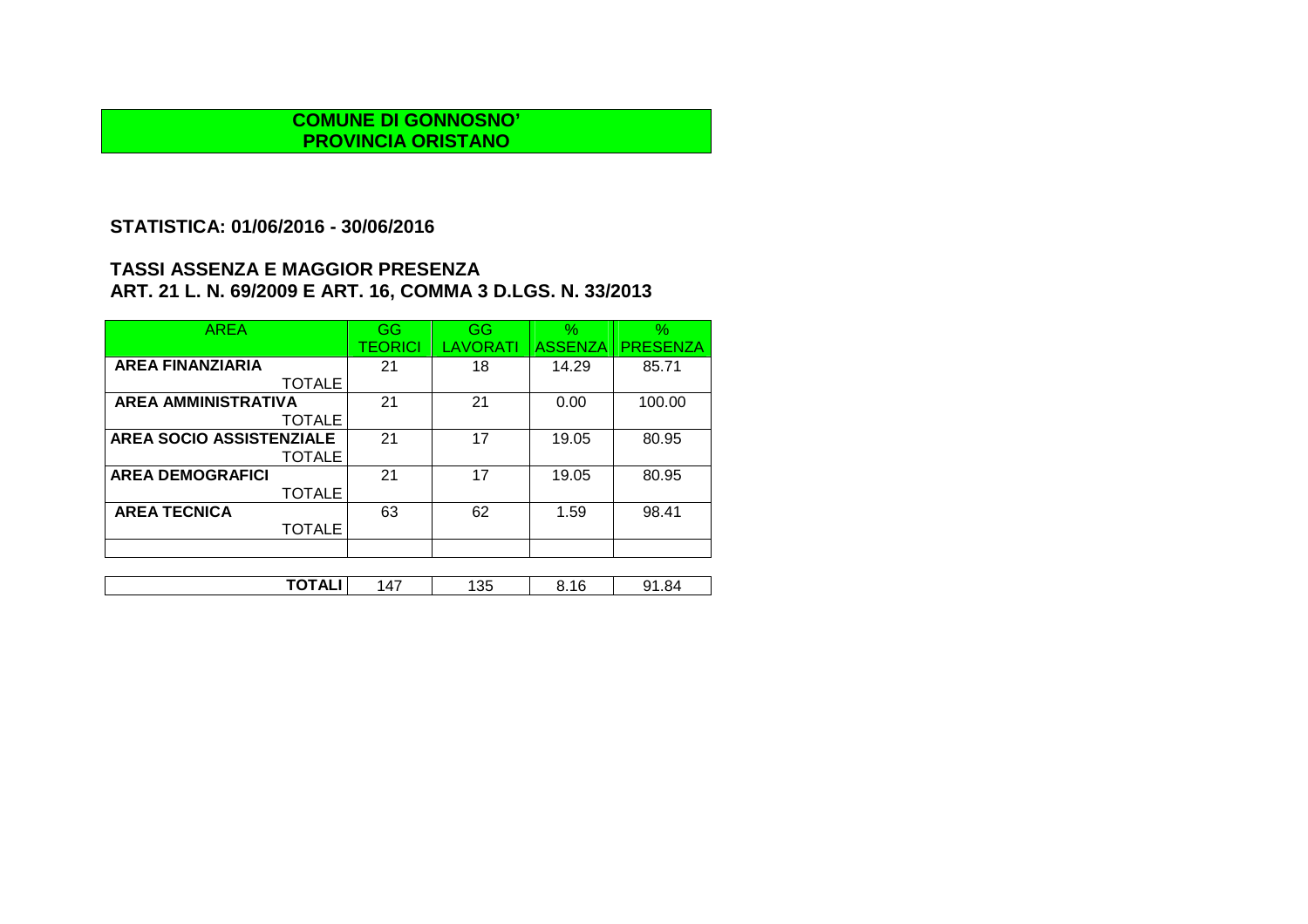## **STATISTICA: 01/07/2016 - 31/07/2016**

| <b>AREA</b>                | GG      | GG       | $\frac{1}{2}$  | $\%$            |
|----------------------------|---------|----------|----------------|-----------------|
|                            | TEORICI | LAVORATI | <b>ASSENZA</b> | <b>PRESENZA</b> |
| <b>AREA FINANZIARIA</b>    | 21      | 20       | 4.76           | 95.24           |
| <b>TOTALE</b>              |         |          |                |                 |
| <b>AREA AMMINISTRATIVA</b> | 21      | 20       | 4.76           | 95.24           |
| <b>TOTALE</b>              |         |          |                |                 |
| AREA SOCIO ASSISTENZIALE   | 21      | 16       | 23.81          | 76.19           |
| <b>TOTALE</b>              |         |          |                |                 |
| <b>AREA DEMOGRAFICI</b>    | 21      | 19       | 9.52           | 90.48           |
| <b>TOTALE</b>              |         |          |                |                 |
| <b>AREA TECNICA</b>        | 63      | 67       | 0.00           | 100.00          |
| <b>TOTALE</b>              |         |          |                |                 |
|                            |         |          |                |                 |

| .<br>$\Lambda$<br>าธ<br>.60<br>$\Lambda$ '<br>$\cdot$ $\prime$<br>╍<br>¬⊾.<br>TV<br>. |  |  |  |
|---------------------------------------------------------------------------------------|--|--|--|
|                                                                                       |  |  |  |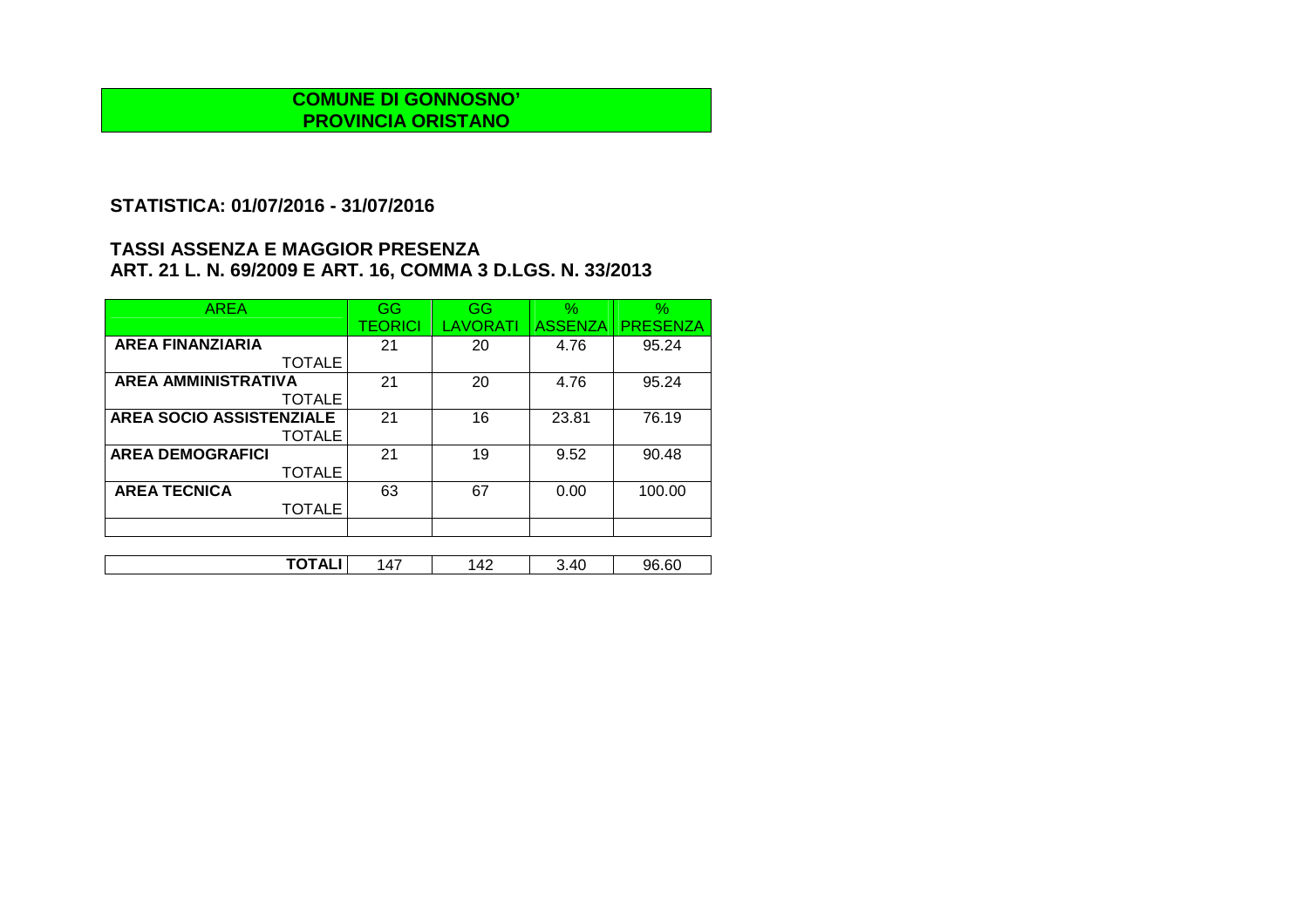## **STATISTICA: 01/08/2016 - 31/08/2016**

| <b>AREA</b>                | GG      | GG       | $\%$           | $\%$            |
|----------------------------|---------|----------|----------------|-----------------|
|                            | TEORICI | LAVORATI | <b>ASSENZA</b> | <b>PRESENZA</b> |
| <b>AREA FINANZIARIA</b>    | 21      | 14       | 33.33          | 66.67           |
| <b>TOTALE</b>              |         |          |                |                 |
| <b>AREA AMMINISTRATIVA</b> | 21      | 8        | 61.90          | 38.10           |
| <b>TOTALE</b>              |         |          |                |                 |
| AREA SOCIO ASSISTENZIALE   | 21      | 9        | 57.14          | 42.86           |
| <b>TOTALE</b>              |         |          |                |                 |
| <b>AREA DEMOGRAFICI</b>    | 21      | 12       | 42.86          | 57.14           |
| <b>TOTALE</b>              |         |          |                |                 |
| <b>AREA TECNICA</b>        | 63      | 36       | 42.86          | 57.14           |
| <b>TOTALE</b>              |         |          |                |                 |
|                            |         |          |                |                 |

| .<br>---<br>$\overline{\phantom{a}}$ | $\Lambda$ | 70<br>л. | $\sim$<br>,,,<br>71 K<br>◡.←◡ |  |
|--------------------------------------|-----------|----------|-------------------------------|--|
|                                      |           |          |                               |  |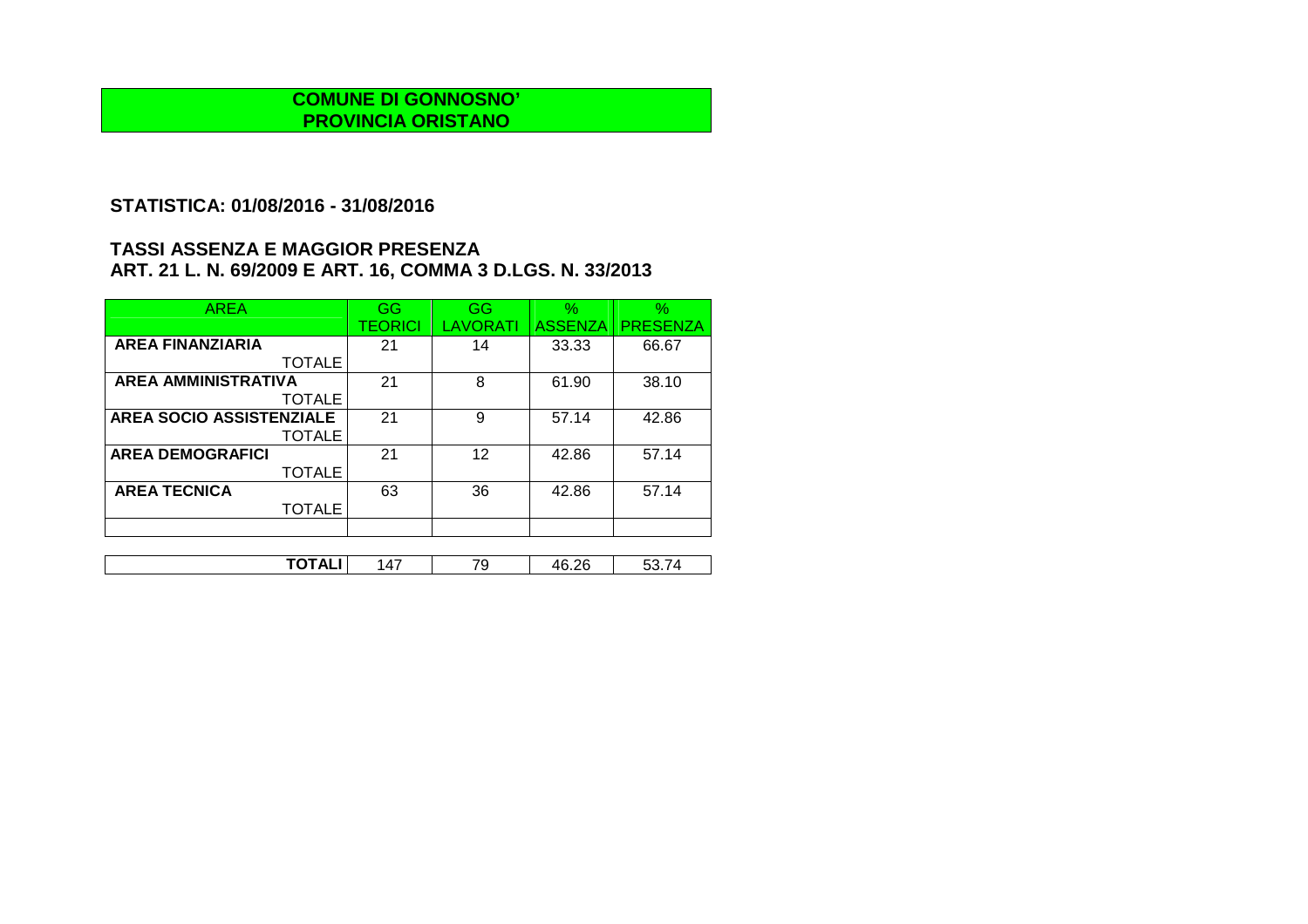## **STATISTICA: 01/09/2016 - 30/09/2016**

| <b>AREA</b>                     | GG             | GG              | $\%$           | $\%$            |
|---------------------------------|----------------|-----------------|----------------|-----------------|
|                                 | <b>TEORICI</b> | <b>LAVORATI</b> | <b>ASSENZA</b> | <b>PRESENZA</b> |
| <b>AREA FINANZIARIA</b>         | 22             | 22              | 0.00           | 100.00          |
| <b>TOTALE</b>                   |                |                 |                |                 |
| <b>AREA AMMINISTRATIVA</b>      | 22             | 18              | 18.18          | 81.82           |
| <b>TOTALE</b>                   |                |                 |                |                 |
| <b>AREA SOCIO ASSISTENZIALE</b> | 22             | 17              | 22.73          | 77.27           |
| <b>TOTALE</b>                   |                |                 |                |                 |
| <b>AREA DEMOGRAFICI</b>         | 22             | 21              | 4.55           | 95.45           |
| <b>TOTALE</b>                   |                |                 |                |                 |
| <b>AREA TECNICA</b>             | 66             | 57              | 13.64          | 86.36           |
| <b>TOTALE</b>                   |                |                 |                |                 |
|                                 |                |                 |                |                 |
|                                 |                |                 |                |                 |

| ------<br>.66<br>つに<br>$\sim$<br>.<br>154<br>ಀಀ<br>∼<br>ັ<br>דשי⊾ו |
|--------------------------------------------------------------------|
|--------------------------------------------------------------------|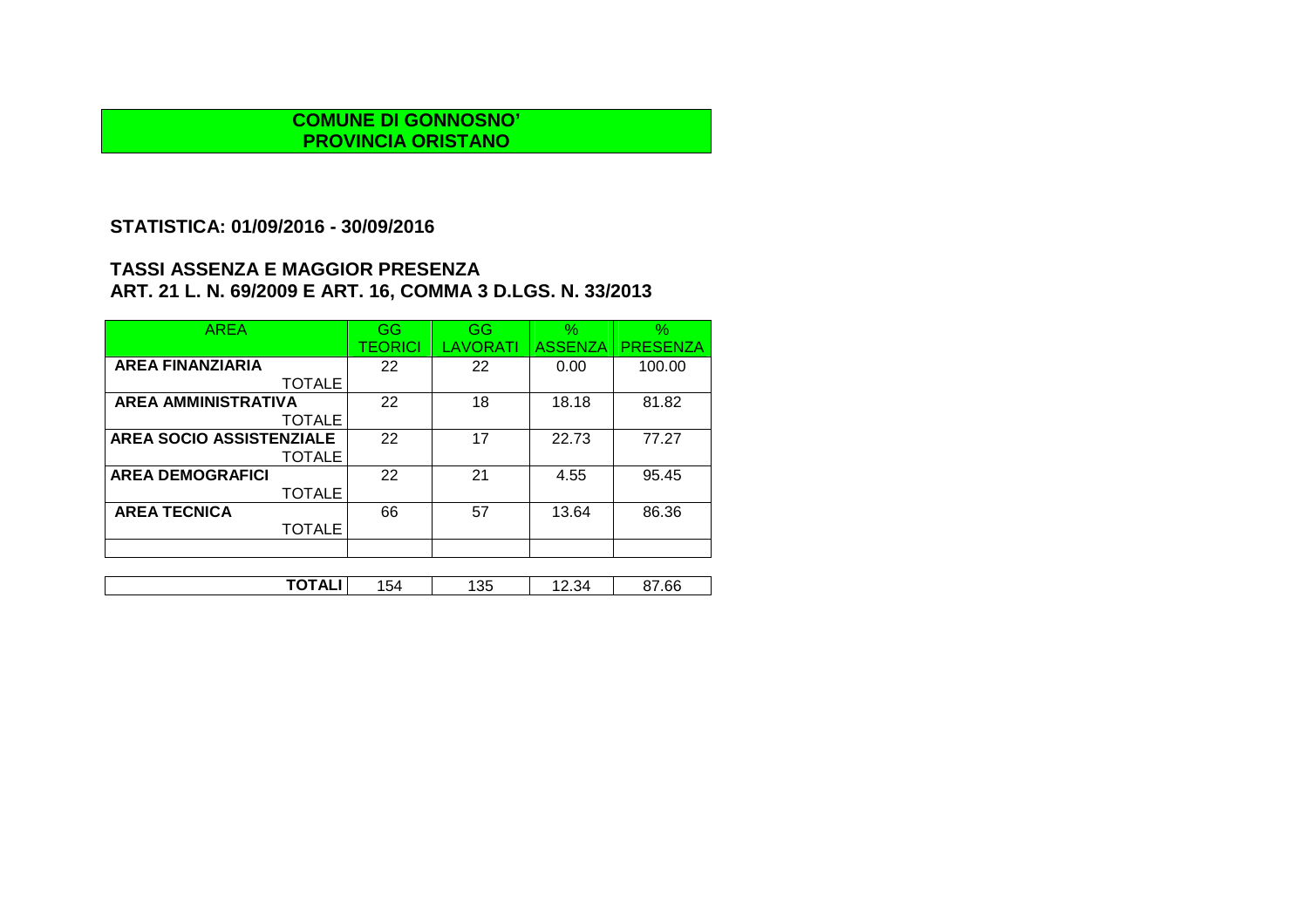### **STATISTICA: 01/10/2016 - 31/10/2016**

| <b>AREA</b>                | GG      | <b>GG</b>       | $\%$           | $\%$            |
|----------------------------|---------|-----------------|----------------|-----------------|
|                            | TEORICI | <b>LAVORATI</b> | <b>ASSENZA</b> | <b>PRESENZA</b> |
| <b>AREA FINANZIARIA</b>    | 21      | 22              | 0.00           | 100.00          |
| <b>TOTALE</b>              |         |                 |                |                 |
| <b>AREA AMMINISTRATIVA</b> | 21      | 21              | 0.00           | 100.00          |
| <b>TOTALE</b>              |         |                 |                |                 |
| AREA SOCIO ASSISTENZIALE   | 21      | 17              | 19.05          | 80.95           |
| <b>TOTALE</b>              |         |                 |                |                 |
| <b>AREA DEMOGRAFICI</b>    | 21      | 19              | 9.52           | 90.48           |
| <b>TOTALE</b>              |         |                 |                |                 |
| <b>AREA TECNICA</b>        | 63      | 60              | 4.76           | 95.24           |
| <b>TOTALE</b>              |         |                 |                |                 |
|                            |         |                 |                |                 |
|                            |         |                 |                |                 |
| TOTALI                     | 147     | 139             | 5.44           | 94.56           |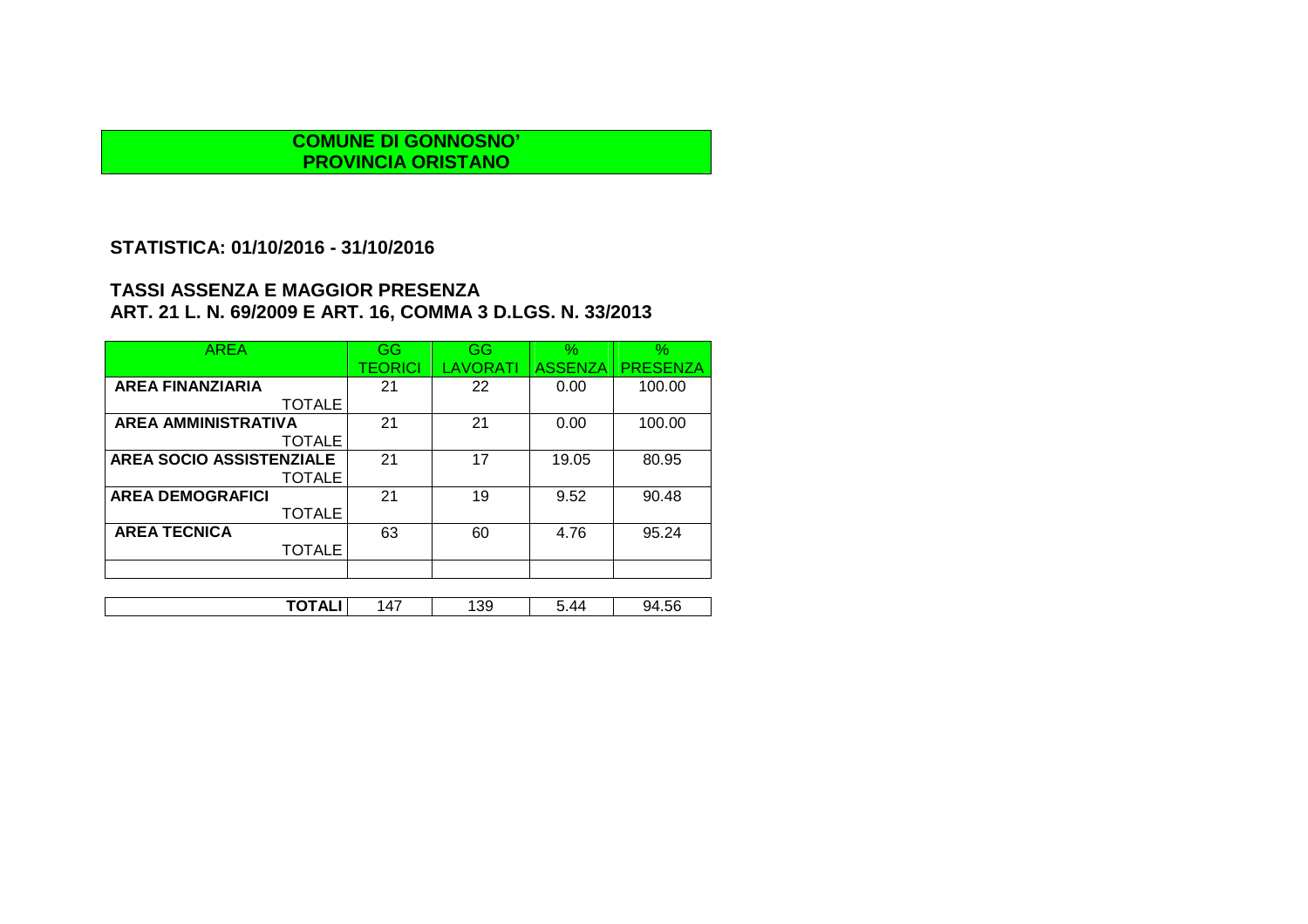## **STATISTICA: 01/11/2016 - 30/11/2016**

| <b>AREA</b>                     | GG             | GG       | $\frac{1}{2}$  | $\%$            |
|---------------------------------|----------------|----------|----------------|-----------------|
|                                 | <b>TEORICI</b> | LAVORATI | <b>ASSENZA</b> | <b>PRESENZA</b> |
| <b>AREA FINANZIARIA</b>         | 25             | 21       | 16.00          | 84.00           |
| <b>TOTALE</b>                   |                |          |                |                 |
| <b>AREA AMMINISTRATIVA</b>      | 21             | 19       | 9.52           | 90.48           |
| <b>TOTALE</b>                   |                |          |                |                 |
| <b>AREA SOCIO ASSISTENZIALE</b> | 21             | 16       | 23.81          | 76.19           |
| <b>TOTALE</b>                   |                |          |                |                 |
| <b>AREA DEMOGRAFICI</b>         | 21             | 23       | 0.00           | 100.00          |
| <b>TOTALE</b>                   |                |          |                |                 |
| <b>AREA TECNICA</b>             | 63             | 64       | 0.00           | 100.00          |
| <b>TOTALE</b>                   |                |          |                |                 |
|                                 |                |          |                |                 |

| .       |          |             |               |         |
|---------|----------|-------------|---------------|---------|
| ¬∟<br>. | . .<br>ີ | . A C<br>᠇៶ | $\sim$<br>いいし | JД<br>. |
|         |          |             |               |         |